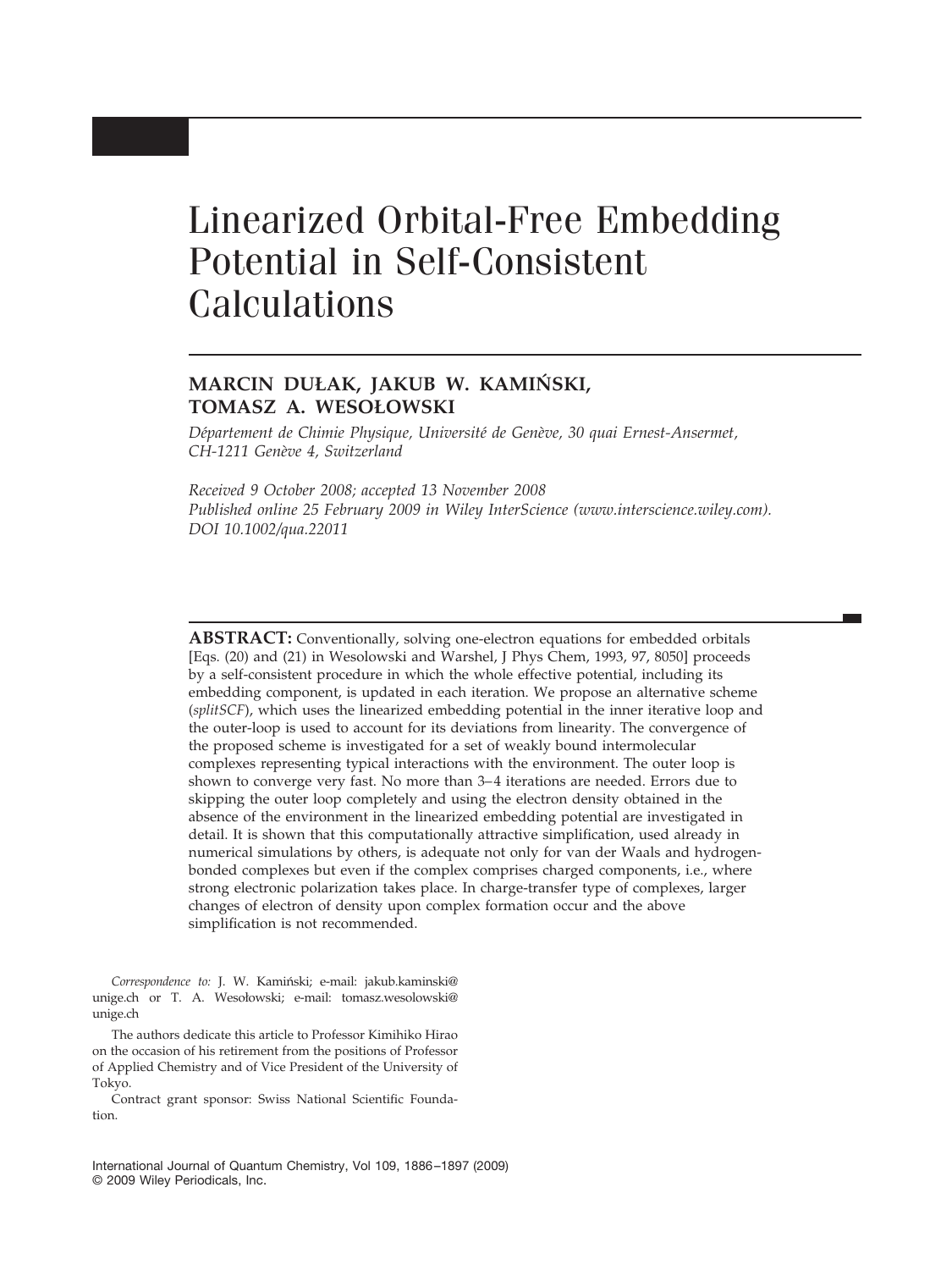#### LINEARIZED ORBITAL-FREE EMBEDDING POTENTIAL

**Key words:** embedded orbitals; condensed matter; orbital-free methods; intermolecular interactions; density functional theory © 2009 Wiley Periodicals, Inc. Int J Quantum Chem 109: 1886 –1897, 2009

## **1. Introduction**

**E** mbedding strategies are commonly used to study large chemical systems and condensed matter as the alternative to methods taking into account all components of the investigated system at the same quantum mechanical level of description. The common element in embedding methods is restricting the use of explicit quantum mechanical level to a selected subsystem and taking into account the rest by some potential (*embedding potential*). Density functional theory [1, 2] provides the concepts and definitions such as a reference system of noninteracting electrons, the exchange-correlation functional  $(E_{\text{xc}}[\rho])$ , and kinetic energy of noninteracting systems [3]  $(T_s \rho)$  which allow one to express the embedding potential in a system-independent way [4]. To minimize the total energy of a whole system comprising two components: the one described at the orbital level, i.e., using the orbitals  $\{\phi_i^A\}$  which yield the density  $\rho_A = 2\sum_i^{N_A} |\phi_i^A|^2$ , and the other one (*environment*) described only by some assumed electron density  $(\rho_B)$  one solves the following one-electron equations (Eqs. (20) and (21) in Ref. [4]):

$$
\left[-\frac{1}{2}\nabla^2 + v_{\text{eff}}^{\text{KSCED}}[\rho_{A}, \rho_B; \vec{r}] \right] \phi_i^A = \epsilon_i^A \phi_i^A
$$
  
for  $i = 1, N^A$  (1)

The term  $v_{\text{eff}}^{\text{KSCED}}[\rho_A, \rho_B; \vec{r}]$  is a local potential which is an implicit functional of two electron densities:  $\rho_A$ and  $\rho_B$ . The label KSCED (Kohn–Sham Equations with Constrained Electron Density) is used to denote that the potential differs from the one used in the Kohn-Sham equations [2]. The effective potential  $v_{\text{eff}}^{\text{KSCED}}[\rho_A, \rho_B; \vec{r}]$  is the sum of two components:

$$
v_{\rm eff}^{\rm KSCED}[\rho_{A\prime}\rho_{B}\vec{r}] = v_{\rm eff}^{\rm KS}[\rho_{A}\vec{r}] + v_{\rm emb}^{\rm KSCED}[\rho_{A\prime}\rho_{B}\vec{r}] \quad (2)
$$

The first term in Eq. (2) is the Kohn–Sham effective potential for the isolated subsystem *A*, whereas the other one,  $v_{\text{emb}}^{\text{KSCED}}[\rho_A, \rho_B; \vec{r}]$ , represents the environment. Its density functional theory derived form reads:

$$
\mathcal{v}_{\text{emb}}^{\text{KSCED}}[\rho_{A\prime}\rho_{B}\vec{r}] = v_{\text{ext}}^{B}(\vec{r}) + \int \frac{\rho_{B}(\vec{r})}{|\vec{r}' - r|} d\vec{r} + \frac{\delta E_{\text{xc}}^{\text{nad}}[\rho_{\prime}\rho_{B}]}{\delta \rho} \Big|_{\rho = \rho_{A}} + v_{\text{t}}[\rho_{A\prime}\rho_{B}](\vec{r}) \quad (3)
$$

The density functionals  $T_s[\rho]$  and  $E_{\text{xc}}[\rho]$  are not linear. Therefore, the left-hand sides of the following equations:

$$
T_s^{\text{nad}}[\rho_A, \rho_B] = T_s[\rho_A + \rho_B] - T_s[\rho_A] - T_s[\rho_B]
$$
 (4)

$$
E_{\rm xc}^{\rm nad}[\rho_A,\rho_B] = E_{\rm xc}[\rho_A + \rho_B] - E_{\rm xc}[\rho_A] - E_{\rm xc}[\rho_B]
$$
 (5)

do not disappear and each of them defines a bifunctional depending on two electron densities. The functional derivatives of these bi-functionals calculated with respect to  $\rho_A$  provide the last two terms in the orbital-free embedding potential:

$$
v_t[\rho_{A\prime}\rho_B](\vec{r}) = \frac{\delta T_s^{\text{nad}}[\rho_{\prime}\rho_B]}{\delta \rho}|_{\rho=\rho_A} = \frac{\delta T_s[\rho]}{\delta \rho}|_{\rho=\rho_A+\rho_B} - \frac{\delta T_s[\rho]}{\delta \rho}|_{\rho=\rho_A} \quad (6)
$$

and

$$
\frac{\delta E_{\rm xc}^{\rm nad}[\rho,\rho_B]}{\delta \rho}\Big|_{\rho=\rho_A} = \frac{\delta E_{\rm xc}[\rho]}{\delta \rho}\Big|_{\rho=\rho_A+\rho_B} - \frac{\delta E_{\rm xc}[\rho]}{\delta \rho}\Big|_{\rho=\rho_A} \quad (7)
$$

Since the bi-functionals  $T_s^{\text{nad}}[\rho_A, \rho_B]$  and  $E_{\text{xc}}^{\text{nad}}[\rho_A, \rho_B]$ and their derivatives are defined implicitly and their universally applicable analytic forms are not known, practical applications of Eq. (1) in numerical simulations of condensed matter and/or molecular (see for instance [5–16]) use approximants to  $\delta T_{s}^{\rm nad}[\rho,\rho_{\rm B}]/\delta\rho|_{\rho=\rho_{\rm A}}$  and  $\delta E_{xc}^{\rm nad}[\rho,\rho_{\rm B}]/\delta\rho|_{\rho=\rho|\rm A}.$ 

In our own numerical implementations of Eq. (1) [17, 18], solving it proceeds by a similar self-consistent procedure as that most commonly applied for Kohn-Sham equations [2]. In both cases, the effective potential is a local potential which is a functional of electron density. Therefore, in the selfconsistent procedure to solve either equations the effective potential is updated at each iteration. This is reflected in conventional numerical implementations of these two types of equations. In the present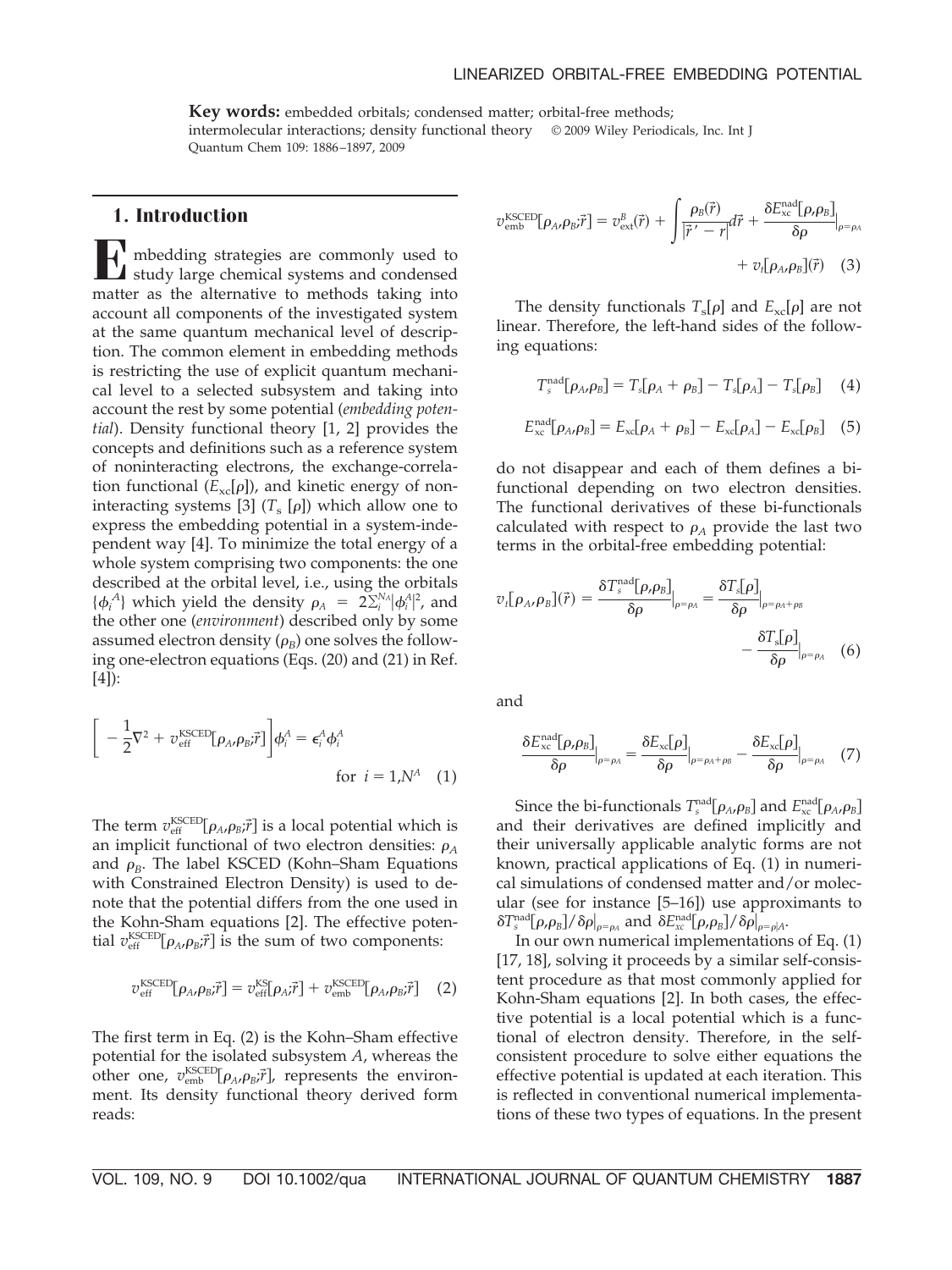work, we consider an alternative pathway to reach self-consistency in the case of Eq. (1). The dominant component of the embedding potential [the first two terms in Eq. (3)] is constant and does not require reevaluation during the self-consistent procedure. However, its exchange-correlation-and kinetic components need reevaluation each time  $\rho_A$ changes because each of them is the functional derivative of a density functional which is not linear in  $\rho_A$  (for detailed discussion of nonlinearity of the exact functional  $E_{\text{xc}}$  [ $\rho$ ] or  $T_{\text{s}}$  [ $\rho$ ]), see Refs. [19, 20]. The above considerations on nonlinearity hold also for common approximants to  $T_s[\rho]$  and  $E_{xc}[\rho]$  used in Eq. (3). Concerning nonlinearity of the kinetic energy component, linearizing it by expanding around reference density  $\rho_A^0$  chosen to be the density in the absence of environment was found to be acceptable simplification [21]. For van der Waals contacts, hydrogen bonds, and complexes involving cations the corresponding errors were found to be numerically insignificant.

This work builds on the above observations and the fact that, owing to similar analytic forms of the kinetic-and the exchange-correlation components of the orbital-free effective embedding potential, the latter can be expected to be treated in a similar way as that in the linearization scheme used previously for  $T_s^{\text{nad}}[\rho_A, \rho_B]$ . Linearizing not only  $T_s^{\text{nad}}[\rho_A, \rho_B]$ but also  $E_{\text{xc}}^{\text{nad}}[\rho_A, \rho_B]$  leads to the embedding potential, which does not need to be recalculated each time  $\rho_A$  changes. Note that the electrostatic component of the embedding potential does not depend on  $\rho_A$  at all. Therefore, an alternative numerical procedures to solve Eq. (1) can be envisaged which take advantage of the  $\rho_A$ -independence of the total embedding potential after linearization of its nonlinear components. In the present work, such an alternative—*splitSCF*—is proposed. Compared to the conventional self-consistent calculations, *splitSCF* involves two self-consistent loops (Fig. 1). The inner one uses linearized embedding potential whereas the outer one assures that the linearized and exact embedding potentials are the same in the end. The *splitSCF* calculations provide, therefore, an alternative pathway to achieve self-consistency compared to conventional calculations. Splitting the iterative cycles opens also the possibility to introduce additional simplifications leading to reduction in time of calculations.

A key element in the *splitSCF* calculations is the linearized orbital-free embedding potential. For any set of embedded orbitals, the associated electron density is  $\rho_A = 2 \sum_i^{N_A} |\phi_i^A|^2$ . Expanding the ema)



**FIGURE 1.** (a) The *splitSCF* scheme: In the inner loop (i-index), the embedding potential  $v_{emb}[\rho_A, \rho_B]$  is evaluated for  $\rho_A$  taken from the previous iteration in the outer loop (j-index) and remains constant, whereas the  $v_{\text{KS}}[\rho_A]$  component is recalculated as  $\rho_A$  changes. (b) The conventional SCF scheme: Both  $v_{KS}[\rho_{A}]$  and  $v_{emb}[\rho_A, \rho_B]$  are recalculated as  $\rho_A$  changes.

bedding potential  $v_{\rm emb}^{\rm KSCED}[\rho_A,\rho_B;\vec{r}]$  in a Taylor series around some well-chosen reference density  $(\rho_A^0)$ and truncating the series after the first non-disappearing term leads to the potential referred to in this work as linearized orbital-free effective embedding potential:

$$
\begin{split} \n\mathcal{V}_{\text{emb}}^{\text{KSCED}}[\rho_{A\prime}\rho_{B}\vec{r}] &\approx \mathcal{V}_{\text{emb}}^{\text{KSCED}}[\rho_{A\prime}^0 \rho_{B}\vec{r}] = \mathcal{V}_{\text{ext}}^B(\vec{r}) + \int \frac{\rho_{B}(\vec{r})}{|\vec{r}' - r|} d\vec{r} \\ &+ \frac{\delta E_{\text{xc}}^{\text{nad}}[\rho_{\prime}\rho_{B}]}{\delta \rho} \Big|_{\rho = \rho_{A}^0} + \mathcal{V}_{t}[\rho_{A\prime}^0 \rho_{B}](\vec{r}) \end{split} \tag{8}
$$

The above potential is to be used in the inner loop in the *splitSCF* calculations (see Fig. 1). The *splitSCF* scheme to solve Eq. (1) brings another advantage. We recall here that the last two terms in the potential given in Eq. (3) are density functionals. Therefore, if the densities  $\rho_A^0$  and  $\rho_A$  are the same, the corresponding embedding potentials are the same as well. If, however, they differ only slightly, skipping the outer loop might be an acceptable approximation (*linearization approximation*). If the linearization approximation is applied in particular large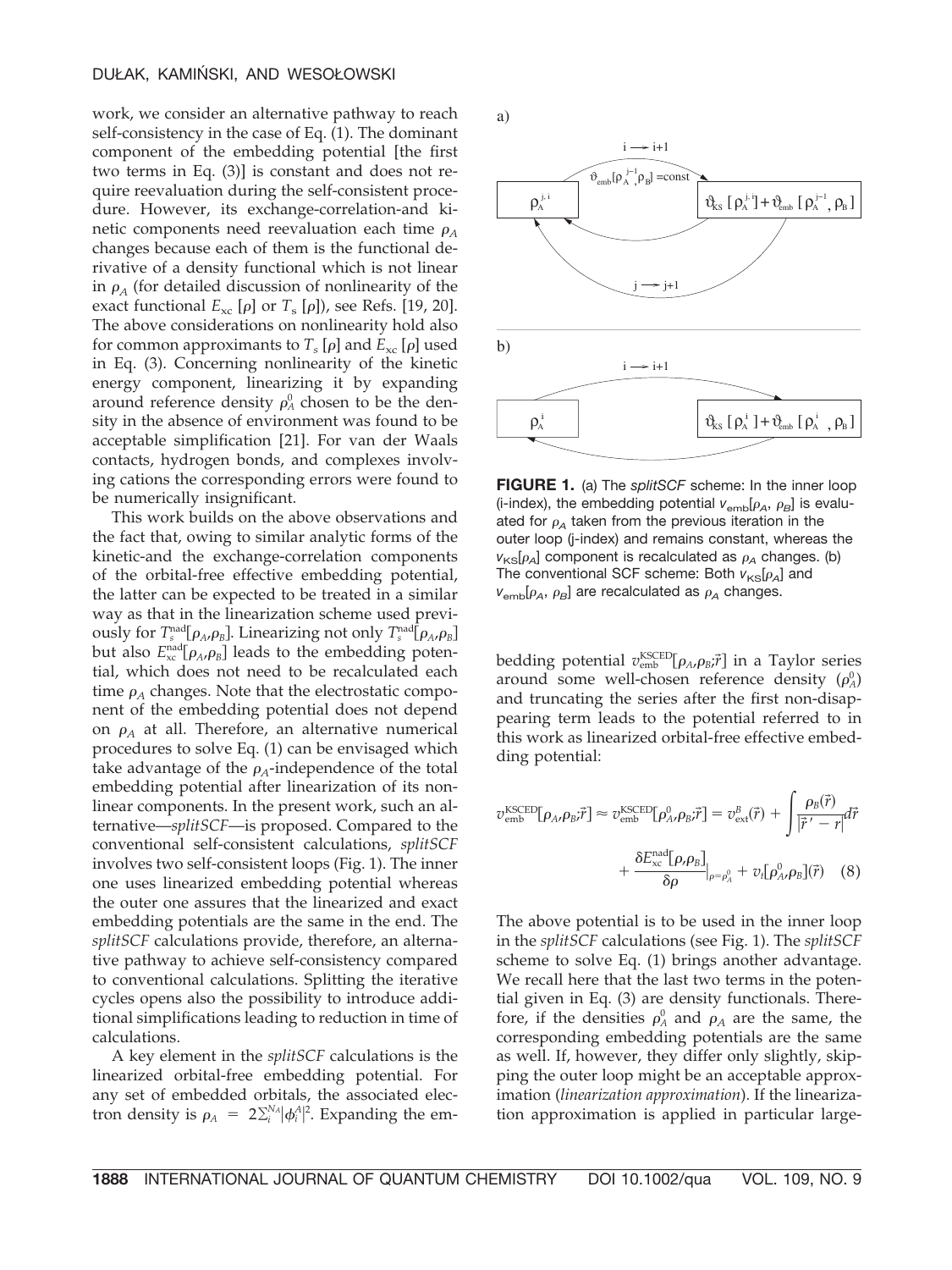scale computer simulations, the *splitSCF* provides an easy to use tool to estimate the adequacy of such simplification for any type of contacts in the interface between the system described at orbital-level and its environment. The differences between the results derived from Eq. (1) using either Eq. (3) or Eq. (8) form of the embedding potential will be referred as *linearization errors* in this work. From our numerical experience [21], the good choice for  $\rho_A^0$  is the isolated density of the embedded subsystem.

The present work concerns the linearization of only the  $v_{\text{emb}}^{\text{KSCED}}[\rho_A, \rho_B; \vec{r}]$  component of the whole effective potential in Eq. (1). For several reasons, linearization of the whole effective potential is of lesser practical interest. The  $E_{\text{xc}}^{\text{nad}}[\rho_{A}, \rho_{B}]$  and  $T_s^{\text{nad}}[\rho_A, \rho_B]$  terms represent the differences between the energies of the embedded system and its environment in their complexed form and their isolated forms. Compared to the electrostatic component of  $v_{\text{emb}}^{\text{KSCED}}[\rho_{A}, \rho_{B}; \vec{r}]$  (which does not depend on  $\rho_{A}$  at all), or to the exchange-correlation term in  $v_{\text{eff}}^{\text{KST}}[\rho_A; \vec{r}]$ , they involve small contribution to the total energy, therefore, errors arising from their linearization can be expected to be less significant. Retaining the exchange-correlation component of  $v_{\text{eff}}^{\text{KS}}[\rho_{A}$ ; $\vec{r}$ ] in its nonlinearized original form makes it also possible to perform *splitSCF* in such schemes which use different approximants for the exchange-correlation potential in  $v_{\text{eff}}^{\text{KST}}[\rho_A; \vec{r}]$  and in the embedding potential. This concerns cases where the use of more involved Kohn–Sham-equation-based computational schemes are needed for  $v_{\text{eff}}^{\text{KST}}[\rho_A; \vec{r}]$  (for example such where orbital-dependent forms of the exchange-correlation energy are used [22]). In this context, it is worthwhile to mention computational schemes which use the orbital-free effective embedding potential of Eq. (3) but outside of the formal framework given in Eq. (1) such as the use of this embedding potential in combination of wave-function based treatment of embedded subsystem [23]. Practical calculations following such a generalized scheme have been already reported in the literature where the linearized [24] or partially linearized [25] potential given in Eq. (3) was used. The present work provides the numerical analysis of the adequacy of this simplification made in such calculations. To this end, we use the *splitSCF* scheme to investigate the magnitude of the errors introduced by using the linearized functionals in the orbitalfree effective embedding potential given in Eq. (8) for such observables as molecular density, embedded orbitals, interaction energies, or complexation induced dipole moments.

## **2. Computational Details**

## **2.1. APPROXIMANTS TO**  $T_s^{\text{nad}}[\rho_A, \rho_B]$  **AND**  $E_{\text{xc}}^{\text{nad}}[\boldsymbol{\rho}_A \boldsymbol{.} \boldsymbol{\rho}_B]$

In principle, the convergence of the *splitSCF* procedure and the adequacy of the linearization approximation should be subject of dedicated studies for any approximant to  $T_s^{\text{nad}}[\rho_A, \rho_B]$  and  $E_{\text{xc}}^{\text{nad}}[\rho_A, \rho_B]$ . In our applications of Eq. (1), only two types of approximants to the orbital-free effective embedding potential are used so far— one which is gradientfree and another one which depends on up-to second derivatives of the electron density. For this reason, the present analysis concerns only these two recommended approximants to the potential given in Eq. (3): the gradient-free (denoted LDA) and gradient-dependent (denoted with GGA). In each case, the approximants to  $T_s^{\text{nad}}[\rho_A, \rho_B]$  and  $E_{\text{xc}}^{\text{nad}}[\rho_A, \rho_B]$  are matched by their formal origin and types of variable on they depend (either gradientfree or gradient-dependent).

As far as  $T_s^{\text{nad}}[\rho_A, \rho_B]$  is concerned, the analytic form of its gradient- free approximant is obtained using Eq. (4) and the Thomas–Fermi expression for the kinetic energy functional [26, 27]. In the gradient-dependent case, the Lembarki–Chermette [28] approximant is used for this purpose. The gradient-free approximant, was used already by Cortona [29] in calculations following his formulation of density functional theory which also hinge on the approximant to  $T_s^{\text{nad}}[\rho_A, \rho_B]$ and in our original work introducing orbital-free embedding [4]. This approximant is adequate in most cases although suffers from some systematic flaws (see Refs. [30, 31]). The gradient-dependent approximant to  $T_{s}^{\text{nad}}[\rho_{A},\rho_{B}]$  was introduced in Ref. [32] to overcome the problems of the quantitative wrong behavior of the gradient-dependent approximant derived from regular gradient expansion approximation [33] reported in Ref. [34]. The analytic forms of these two approximants to the kinetic energy component of the orbital-free embedding potential can be found in Refs. [4, 35].

As far as  $E_{\text{xc}}^{\text{nad}}[\rho_A, \rho_B]$  is concerned, its analytic form is obtained using Eq. (5) and either the local density approximation [36 –38] or the Perdew and coworkers [39, 40] form of the exchange-correlation energy.

## **2.2. TEST SETS OF INTERMOLECULAR COMPLEXES**

The current generation of approximants to  $T_s^{\text{nad}}[\rho_A, \rho_B]$ , make the orbital-free embedding calcu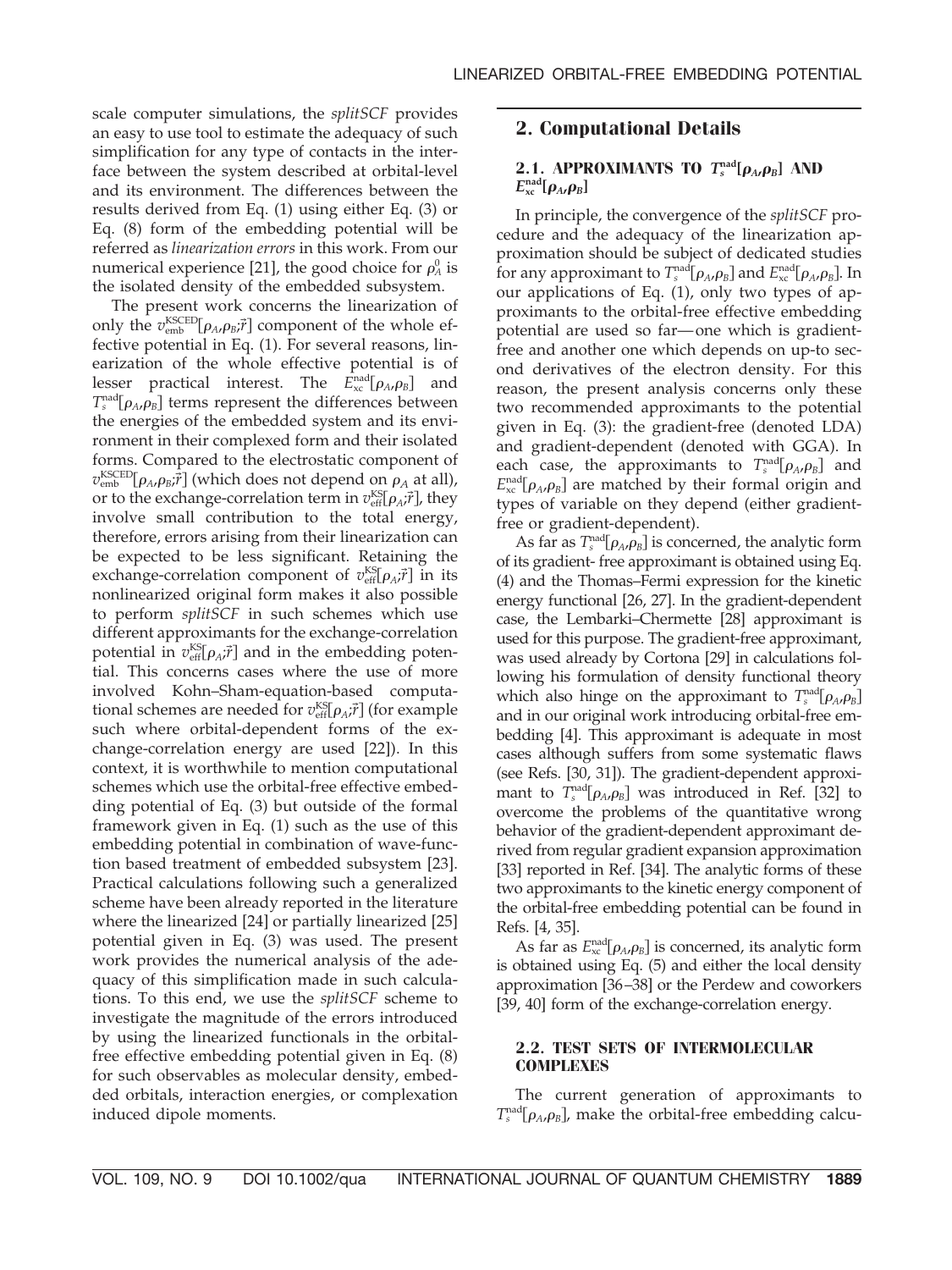lations adequate only for such cases where the overlap between the densities  $\rho_A$  and  $\rho_B$  is small. As a rule of thumb, weak intermolecular complexes near and beyond equilibrium geometry fall into this category. A cheaply calculable approximant to  $T_s^{\text{nad}}[\rho_A, \rho_B]$  applicable for cases where  $\rho_A$  and  $\rho_B$ correspond to covalently linked subsystems is probably not in view [30].

The set of the systems used to test the adequacy of the *linearization approximation* follows into category of small  $\rho_A \sim \rho_B$  overlap systems. The considered intermolecular complexes can be ordered according to increasing magnitude of deformation of electron density upon the intermolecular interaction: weakly bonded van der Waals complexes (Ne-Ne,  $CH_4$ — $CH_4$ ,  $C_2H_2$ — $C_2H_2$ ), hydrogen bonded complexes (HF-HF,  $H_2O-H_2O$ ,  $NH_3-H_2O$ ), one charged complex  $(Li^+$ —H<sub>2</sub>O), and one charge-transfer complex ( $NH_3$ —CIF). The same set of intermolecular complexes was used in our previous study concerning linearization of  $T_s^{\text{nad}}[\rho_A, \rho_B]$ . The chargetransfer complex ( $NH_3$ —CIF) is included in the set although linearization cannot be expected to be applicable in this a case. This system provides a useful reference for discussion of the convergence of the *splitSCF* procedure.

#### **2.3. NUMERICAL IMPLEMENTATION**

The aug-cc-pVTZ [41, 42] (cc-pVTZ [42, 43] for  $Li$ <sup>1</sup> atom centered basis sets is used in all centers of the system (supermolecular expansion of the basis sets refereed to as KSCED(s) calculations in Ref. [32]). The terms representing electron-electron interactions are calculated using the set of fitting functions referred to as GEN-A4\* in Ref. [44]. Numerical integrations were performed using the pruned grid with 90 radial and 590 angular points. All the calculations are performed using our code deMon2K-KSCED [17]—which solves Eq. (1) and is based on the deMon2K [45] code.

## **3. Results**

Performing the full double-loop of *splitSCF* leads to results which are numerically indistinguishable from that obtained in conventional calculations (within the tolerance of convergence criterion set to  $10^{-8}$ ) in all investigated systems. Figure 2 shows the convergence of the outer loop for the  $H_2O$  molecule in the  $H_2O-H_2O$  complex. In this case, one water molecule corresponds to  $\rho_A$  and the other to  $\rho_B$  according to the convention used in all equations in this work. Both partners in this complex are polar and the density derived from Eq. (1) for the water molecule in the dimer can be expected to differ from that of the isolated water molecule due to electronic polarization. It is also worthwhile to recall that atom centered basis is used to construct embedded orbitals and that all the centers in the dimer are included. The complexation induced changes of electron density can involve, therefore, smearing of electron density among both partners in the dimer. For all quantities shown in Figure 2, the result of the conventional calculations are reached practically in the third outer loop iteration. Also in the charge-transfer complex  $NH<sub>3</sub>$ -CIF, for which the largest complexation induced changes of electron density occurs among the systems investigated here, *splitSCF* the outer loop converges rapidly (the results obtained in four iterations and the convergent ones are indistinguishable in the figure). The above result suggests that skipping the outer-loop can be considered as an additional useful simplifications in many possible applications.

The principal body of results presented in this work concerns a more detailed analysis of the numerical consequences of skipping the outer loop, i.e., making the *linearization approximation* for a number of molecular properties.

For each system, the considered quantities include (i) the norm of the difference between the density and the Kohn-Sham density of the whole system, (ii) the orbital energies, (iii) the dipole moment, (iv) the interaction energy. The first quantity is a well defined mathematical object whereas the other ones are of more direct interest to chemical applications. The linearization errors in orbital energies and dipole moments are determined only by the difference between the exact and linearized embedding potential. In each case, the difference between the results obtained with- and without linearization approximation is analyzed.

<sup>&</sup>lt;sup>1</sup>Basis sets were obtained from the extensible computational chemistry environment basis set database, Version 02/25/04, as developed and distributed by the Molecular Science Computing Facility, Environmental and Molecular Sciences Laboratory which is part of the Pacific Northwest Laboratory, P.O. Box 999, Richland, Washington 99352, USA, and funded by the U.S. Department of Energy. The Pacific Northwest Laboratory is a multiprogram laboratory operated by Battelle Memorial Institute for the U.S. Department of Energy under contract DE-AC06-76RLO 1830. Contact David Feller or Karen Schuchardt for further information.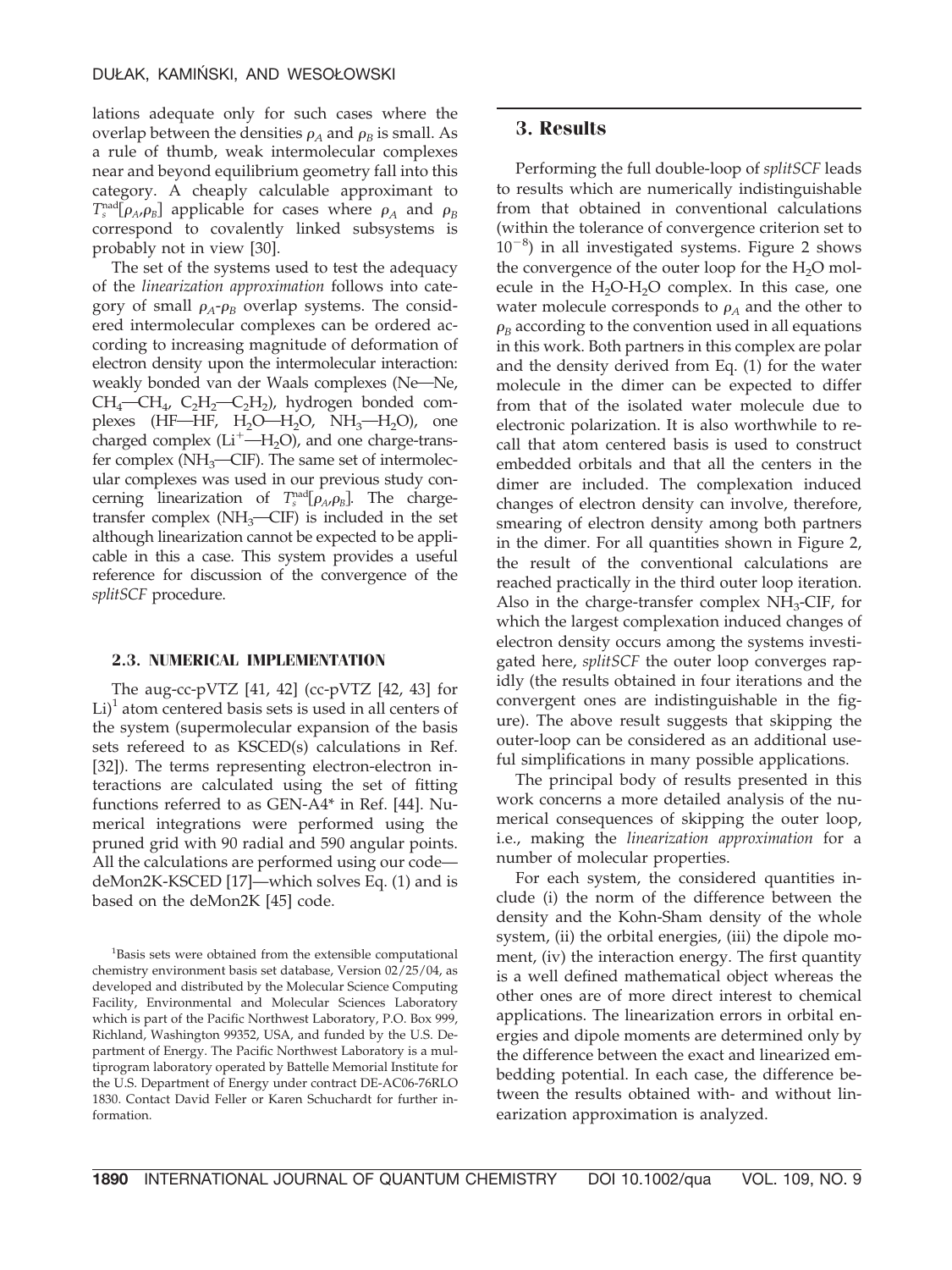

**FIGURE 2.** The convergence of the outer-loop of the *splitSCF* procedure for various properties of the H<sub>2</sub>O molecule in the  $H<sub>2</sub>O-H<sub>2</sub>O$  complex. The results of conventional self-consistent calculations are indicated by dashed lines.

#### **3.1. ELECTRON DENSITIES**

We start the analysis of the effect of the linearization approximation on electron density. To this end, the geometrical distance (denoted by *M*) between the electron density derived from either the Kohn–Sham calculations or Eq. (1) is analyzed. *M* is defined as:

$$
M = \frac{1}{N} \sqrt{\int (\rho^{KS}(\vec{r}) - (\rho_A^{KSCED}(\vec{r}) + \rho_B(\vec{r})))^2 d\vec{r}}
$$
 (9)

where *N* is the number of electrons in both subsystems, and  $\rho_A^{\text{KSCED}}(\vec{r})$  is the density obtained either with or without linearization of the orbital-free embedding potential.

Linearization errors in *M* are evaluated as differences between *M* obtained with and without linearization approximation. *M* might be nonzero and positive even if the linearization approximation is not applied for two principal reasons. First of all, the difference  $\rho^{KS}(\vec{r}) - \rho_B(\vec{r})$  might be not pure-state noninteracting  $\nu$ -representable. For instance, if the assumed electron density  $\rho_B$  is larger than  $\rho^{\text{KS}}(\vec{r})$  for some  $\vec{r}$ . Secondly, even if  $\rho^{KS}(\vec{r}) - \rho_B(\vec{r})$  is pure-state noninteracting  $\nu$ -representable, replacing the exact

functional  $T_s^{\text{nad}}[\rho_A, \rho_B]$  by an approximant in Eq. (1) leads to an error in electron density. As a consequence, the obtained density  $\rho_A$  might differ from  $\rho^{\text{KS}}(\vec{r}) - \rho_{\text{B}}(\vec{r}).$ 

Since electron density is a local quantity comparisons between two densities are not straightforward. The use of a global quantity, *M* makes the discussion of the effects of linearization errors on density significantly simpler. The linearization errors in *M* together with the reference values of this quantity are collected in Tables I and II. The quality of the densities is very good, both for LDA and GGA approximants to the embedding potential.

Comparison to the nonlinearized case reveals that most of the differences are very small, typically relative errors are in the range of 0.3 ppm. In the case of  $H_2O-Li^+$ , strong polarization of the water molecule due to the interaction with charged Li atom results in the slightly larger error than in other molecules. Similarly, for the NH3-ClF molecule, the deformation of the density because of the charge transfer character of the interaction leads to the relative linearization error reaching 3.15 ppm in the case of the gradient-free approximant.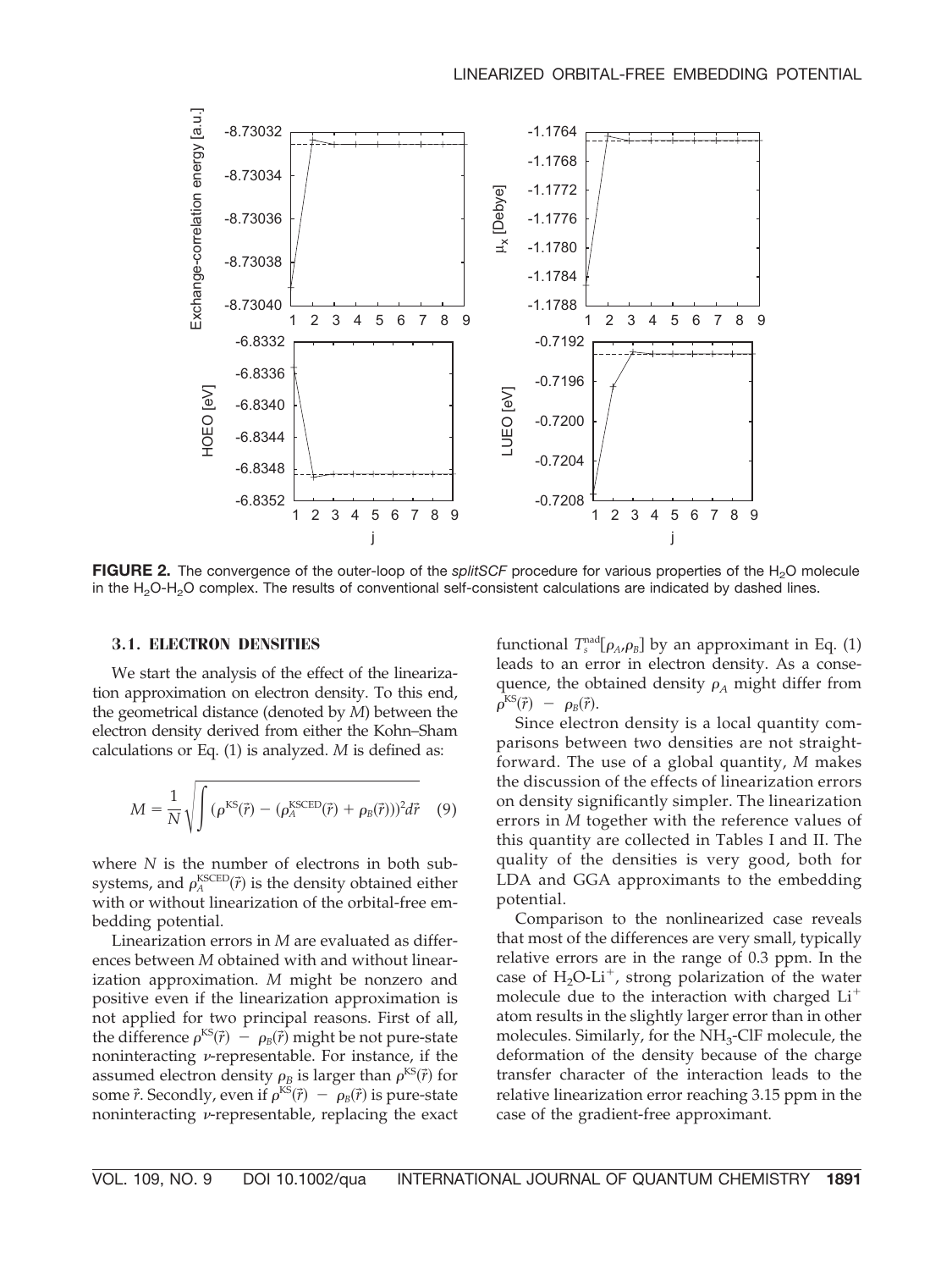#### **TABLE I \_\_\_\_\_\_\_\_\_\_\_\_\_\_\_\_\_\_\_\_\_\_\_\_\_\_\_\_\_\_\_\_\_\_\_\_\_\_\_\_\_\_\_\_\_\_\_\_\_\_\_\_\_\_\_\_\_\_\_\_\_\_\_\_\_\_\_\_\_\_\_\_\_\_\_\_\_\_\_\_\_\_\_\_\_\_\_\_\_\_\_\_\_\_**

| The effect of linearization approximation on electron density. For definition of the norm <i>M</i> , see Eq. (9). Data |
|------------------------------------------------------------------------------------------------------------------------|
| for gradient-free approximant (see text) to the orbital-free embedding potential.                                      |

| Subsystem A                  | Subsystem B                  | $M_{\text{lin}}$ | M          | Error (ppm) |
|------------------------------|------------------------------|------------------|------------|-------------|
| <b>Ne</b>                    | Ne                           | 0.66679989       | 0.66679989 | 0.00        |
| CH <sub>4</sub>              | CH <sub>4</sub>              | 0.28714628       | 0.28714629 | 0.03        |
| $C_2H_2$                     | $C_2H_2$                     | 0.28925929       | 0.28925929 | 0.00        |
| H <sub>2</sub> O             | $H_2O^a$                     | 0.46032338       | 0.46032348 | 0.22        |
| $H_2O^a$                     | H <sub>2</sub> O             | 0.46034112       | 0.46034127 | 0.33        |
| NH <sub>3</sub> <sup>a</sup> | H <sub>2</sub> O             | 0.41736040       | 0.41736046 | 0.14        |
| H <sub>2</sub> O             | NH <sub>3</sub> <sup>a</sup> | 0.41733219       | 0.41733230 | 0.26        |
| HF <sup>a</sup>              | HF                           | 0.55946510       | 0.55946525 | 0.27        |
| HF                           | HF <sup>a</sup>              | 0.55945578       | 0.55945582 | 0.07        |
| $Li+$                        | H <sub>2</sub> O             | 0.55220921       | 0.55220917 | $-0.07$     |
| H <sub>2</sub> O             | $Li^+$                       | 0.55239902       | 0.55239716 | $-3.37$     |
| NH <sub>3</sub>              | CIF                          | 0.68951231       | 0.68951448 | 3.15        |
| <b>CIF</b>                   | NH <sub>3</sub>              | 0.68945022       | 0.68945044 | 0.32        |

a Hydrogen-bond acceptor.

Small linearization errors in *M* are not easily related to any quantities used in chemically relevant discussions. Appropriate quantities will be analyzed in the subsequent sections. Here, we note that the absolute value of *M* arises from the choice made for  $\rho_B$  and the choice made for the approximants to the kinetic energy component of the orbital-free embedding potential. The fact that the linearization errors are significantly smaller than *M* itself indicates that the former choices affect the electron density derived from Eq. (1) more significantly than the linearization approximation.

#### **3.2. ORBITAL ENERGIES**

The linearization errors in orbitals energies together with the complexation induced shifts of these quantities are collected in Tables III and IV. Only the energies of the highest occupied embed-

#### **TABLE II \_\_\_\_\_\_\_\_\_\_\_\_\_\_\_\_\_\_\_\_\_\_\_\_\_\_\_\_\_\_\_\_\_\_\_\_\_\_\_\_\_\_\_\_\_\_\_\_\_\_\_\_\_\_\_\_\_\_\_\_\_\_\_\_\_\_\_\_\_\_\_\_\_\_\_\_\_\_\_\_\_\_\_\_\_\_\_\_\_\_\_\_\_**

**The effect of linearization approximation on electron density. For definition of the norm** *M,* **see Eq. (9). Data for gradient-dependent approximant (see text) to the orbital-free embedding potential.**

| Subsystem A                  | Subsystem B                  | $M_{\text{lin}}$ | M          | Error (ppm) |
|------------------------------|------------------------------|------------------|------------|-------------|
| Ne                           | Ne                           | 0.66960937       | 0.66960938 | 0.01        |
| CH <sub>4</sub>              | CH <sub>A</sub>              | 0.28994978       | 0.28994979 | 0.03        |
| $C_2H_2$                     | $C_2H_2$                     | 0.29195543       | 0.29195543 | 0.00        |
| H <sub>2</sub> O             | $H_2O^a$                     | 0.46325912       | 0.46325905 | $-0.15$     |
| $H_2O^a$                     | H <sub>2</sub> O             | 0.46326234       | 0.46326231 | $-0.06$     |
| NH <sub>3</sub> <sup>a</sup> | H <sub>2</sub> O             | 0.42026551       | 0.42026560 | 0.21        |
| H <sub>2</sub> O             | NH <sub>3</sub> <sup>a</sup> | 0.42025334       | 0.42025329 | $-0.12$     |
| HF <sup>a</sup>              | HF                           | 0.56237171       | 0.56237161 | $-0.18$     |
| <b>HF</b>                    | HF <sup>a</sup>              | 0.56237513       | 0.56237508 | $-0.09$     |
| $Li+$                        | H <sub>2</sub> O             | 0.55588946       | 0.55588985 | 0.70        |
| H <sub>2</sub> O             | $Li^+$                       | 0.55609369       | 0.55609600 | 4.15        |
| NH <sub>3</sub>              | CIF                          | 0.69043602       | 0.69043492 | $-1.59$     |
| <b>CIF</b>                   | NH <sub>3</sub>              | 0.69037676       | 0.69037674 | $-0.03$     |

a Hydrogen-bond acceptor.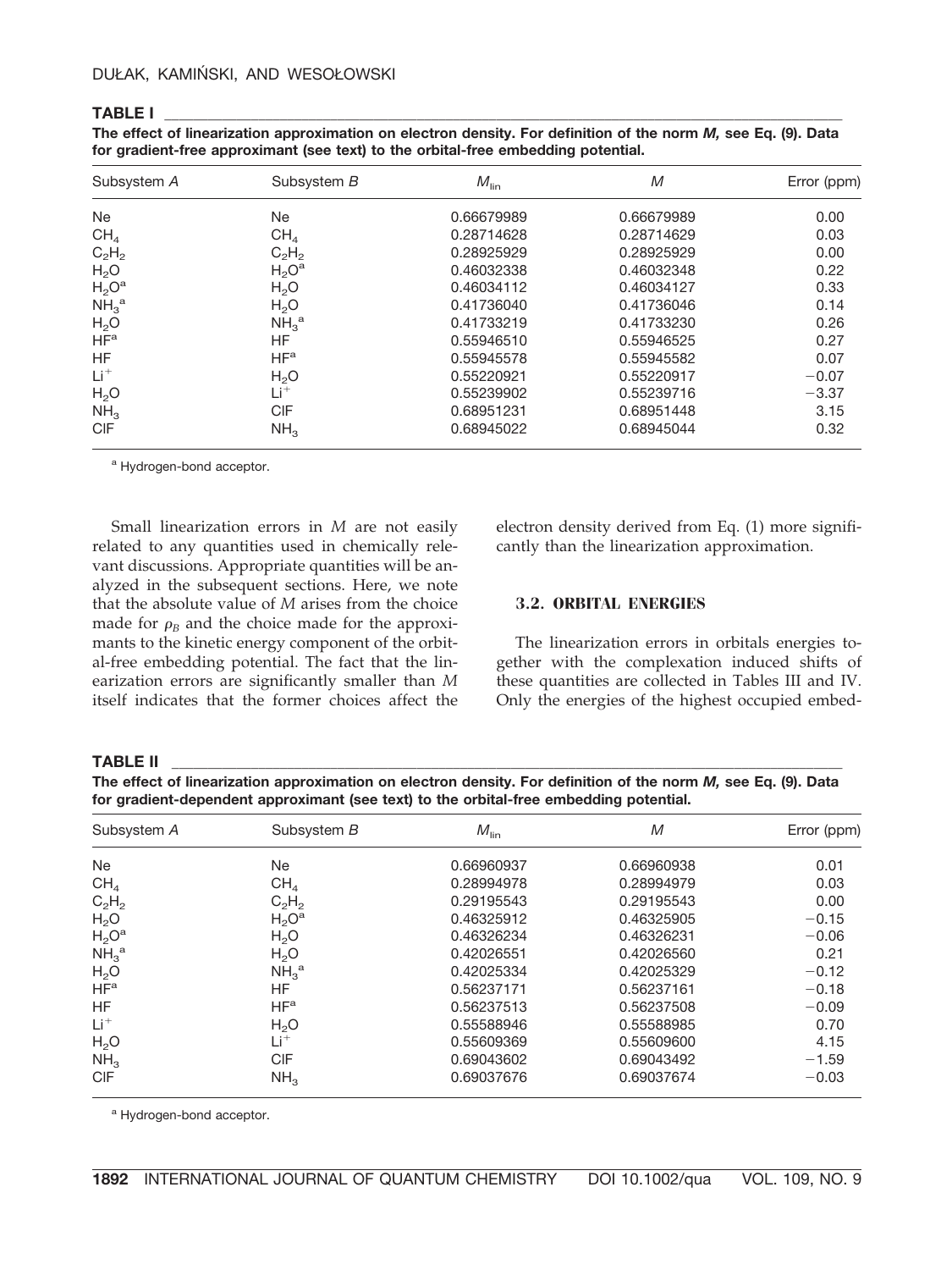#### **TABLE III \_\_\_\_\_\_\_\_\_\_\_\_\_\_\_\_\_\_\_\_\_\_\_\_\_\_\_\_\_\_\_\_\_\_\_\_\_\_\_\_\_\_\_\_\_\_\_\_\_\_\_\_\_\_\_\_\_\_\_\_\_\_\_\_\_\_\_\_\_\_\_\_\_\_\_\_\_\_\_\_\_\_\_\_\_\_\_\_\_\_\_\_**

**Linearization errors in energies (in meV) of the highest occupied embedded orbital and the lowest unoccupied embedded orbital. Data for gradient-free approximant (see text) to the orbital-free embedding potential. The** complexation induced shifts of orbital energies ( $\Delta \epsilon^{HOEO}$  and  $\Delta \epsilon^{LUEO}$ ) are given for comparison.

| Subsystem A                  | Subsystem B                  | $\delta^{\text{lin}}$ ( $\Delta \epsilon^{\text{HOEO}}$ ) | $\delta^{\text{lin}}$ ( $\Delta \epsilon^{\text{LUEO}}$ ) | $\Delta \epsilon^{H OEO}$ | $\Delta \epsilon^{\text{LUEO}}$ |
|------------------------------|------------------------------|-----------------------------------------------------------|-----------------------------------------------------------|---------------------------|---------------------------------|
| Ne                           | Ne                           | 0.0                                                       | 0.0                                                       | $-2.9$                    | 82.2                            |
| CH <sub>4</sub>              | CH <sub>4</sub>              | 0.2                                                       | 8.6                                                       | 16.6                      | $-252.0$                        |
| $C_2H_2$                     | $C_2H_2$                     | 0.7                                                       | 14.6                                                      | $-39.4$                   | $-143.7$                        |
| H <sub>2</sub> O             | $H_2O^a$                     | $-1.3$                                                    | 1.4                                                       | 551.4                     | 216.4                           |
| $H_2O^a$                     | H <sub>2</sub> O             | 0.8                                                       | 0.0                                                       | $-586.1$                  | $-220.0$                        |
| NH <sub>3</sub> <sup>a</sup> | H <sub>2</sub> O             | 0.4                                                       | $-0.7$                                                    | $-669.8$                  | $-196.6$                        |
| H <sub>2</sub> O             | NH <sub>3</sub> <sup>a</sup> | $-1.4$                                                    | 4.5                                                       | 710.6                     | 134.0                           |
| HF <sup>a</sup>              | HF                           | 1.4                                                       | 0.7                                                       | $-993.4$                  | $-468.8$                        |
| <b>HF</b>                    | HF <sup>a</sup>              | $-1.2$                                                    | 2.2                                                       | 410.2                     | 212.5                           |
| $Li+$                        | H <sub>2</sub> O             | $-0.1$                                                    | 1.3                                                       | 1535.4                    | 398.8                           |
| H <sub>2</sub> O             | Li <sup>+</sup>              | 8.0                                                       | 117.3                                                     | $-7077.2$                 | $-6568.9$                       |
| NH <sub>3</sub>              | <b>CIF</b>                   | 26.5                                                      | 151.2                                                     | $-979.7$                  | $-603.7$                        |
| <b>CIF</b>                   | NH <sub>3</sub>              | 0.1                                                       | 0.8                                                       | 884.3                     | 1333.5                          |

a Hydrogen-bond acceptor.

ded orbital (HOEO) and lowest unoccupied embedded orbital (LUEO) are reported here. The linearization errors for hydrogen-bonded- and van der Waals complexes are very small. Typically, the errors are two orders of magnitude smaller than complexation induced shifts of the orbital energy. In the LDA case, strong polarization of H<sub>2</sub>O molecule induced by  $Li^+$  cation in the  $Li^+$ -H<sub>2</sub>O complex results in the linearization error reaching up to 8.0 and 117.3 meV, for HOEO and LUEO, respectively. Although such magnitude of the error is the largest in this group of complexes which does not include the charge-transfer ones, the linearization approximation is still acceptable. In the LUEO case, it amounts to only 1.8% of the total complexation induced orbital energy shift. As expected, the strong deforma-

#### **TABLE IV \_\_\_\_\_\_\_\_\_\_\_\_\_\_\_\_\_\_\_\_\_\_\_\_\_\_\_\_\_\_\_\_\_\_\_\_\_\_\_\_\_\_\_\_\_\_\_\_\_\_\_\_\_\_\_\_\_\_\_\_\_\_\_\_\_\_\_\_\_\_\_\_\_\_\_\_\_\_\_\_\_\_\_\_\_\_\_\_\_\_\_\_**

**Linearization errors in energies (in meV) of the highest occupied embedded orbital and the lowest unoccupied embedded orbital. Data for gradient-dependent approximant (see text) to the orbital-free embedding potential.** The complexation induced shifts of orbital energies ( $\Delta \epsilon^{H OEO}$  and  $\Delta \epsilon^{L UEO}$ ) are given for comparison.

| Subsystem A                  | Subsystem B                  | $\delta^{\text{lin}}$ ( $\Delta \epsilon^{\text{HOEO}}$ ) | $\delta^{\text{lin}}$ ( $\Delta \epsilon^{\text{LUEO}}$ ) | $\Delta \epsilon^{\rm HOEO}$ | $\Delta \epsilon^{\text{LUEO}}$ |
|------------------------------|------------------------------|-----------------------------------------------------------|-----------------------------------------------------------|------------------------------|---------------------------------|
| Ne                           | Ne.                          | 0.1                                                       | 1.8                                                       | $-10.9$                      | $-42.8$                         |
| CH <sub>4</sub>              | CH <sub>4</sub>              | 0.2                                                       | 9.8                                                       | $-2.1$                       | $-293.8$                        |
| $C_2H_2$                     | $C_2H_2$                     | 0.3                                                       | 25.2                                                      | $-58.1$                      | $-169.9$                        |
| H <sub>2</sub> O             | $H_2O^a$                     | 1.0                                                       | 9.1                                                       | 508.6                        | 168.4                           |
| $H_2O^a$                     | H <sub>2</sub> O             | $-0.4$                                                    | $-3.6$                                                    | $-644.9$                     | $-252.9$                        |
| NH <sub>3</sub> <sup>a</sup> | H <sub>2</sub> O             | 1.2                                                       | $-2.5$                                                    | $-746.4$                     | $-223.0$                        |
| H <sub>2</sub> O             | NH <sub>3</sub> <sup>a</sup> | 1.1                                                       | 10.8                                                      | 756.5                        | 174.1                           |
| HF <sup>a</sup>              | HF                           | $-1.9$                                                    | $-6.9$                                                    | $-1037.7$                    | $-506.6$                        |
| HF                           | HF <sup>a</sup>              | 0.9                                                       | 10.9                                                      | 361.5                        | 141.5                           |
| $Li+$                        | H <sub>2</sub> O             | 0.9                                                       | 4.5                                                       | 1449.2                       | 73.6                            |
| H <sub>2</sub> O             | Li <sup>+</sup>              | 3.9                                                       | $-65.5$                                                   | $-7127.2$                    | $-6547.8$                       |
| NH <sub>3</sub>              | <b>CIF</b>                   | $-6.9$                                                    | $-2.9$                                                    | $-1253.7$                    | $-1129.2$                       |
| <b>CIF</b>                   | NH <sub>3</sub>              | 1.2                                                       | 5.2                                                       | 817.1                        | 1207.9                          |

a Hydrogen-bond acceptor.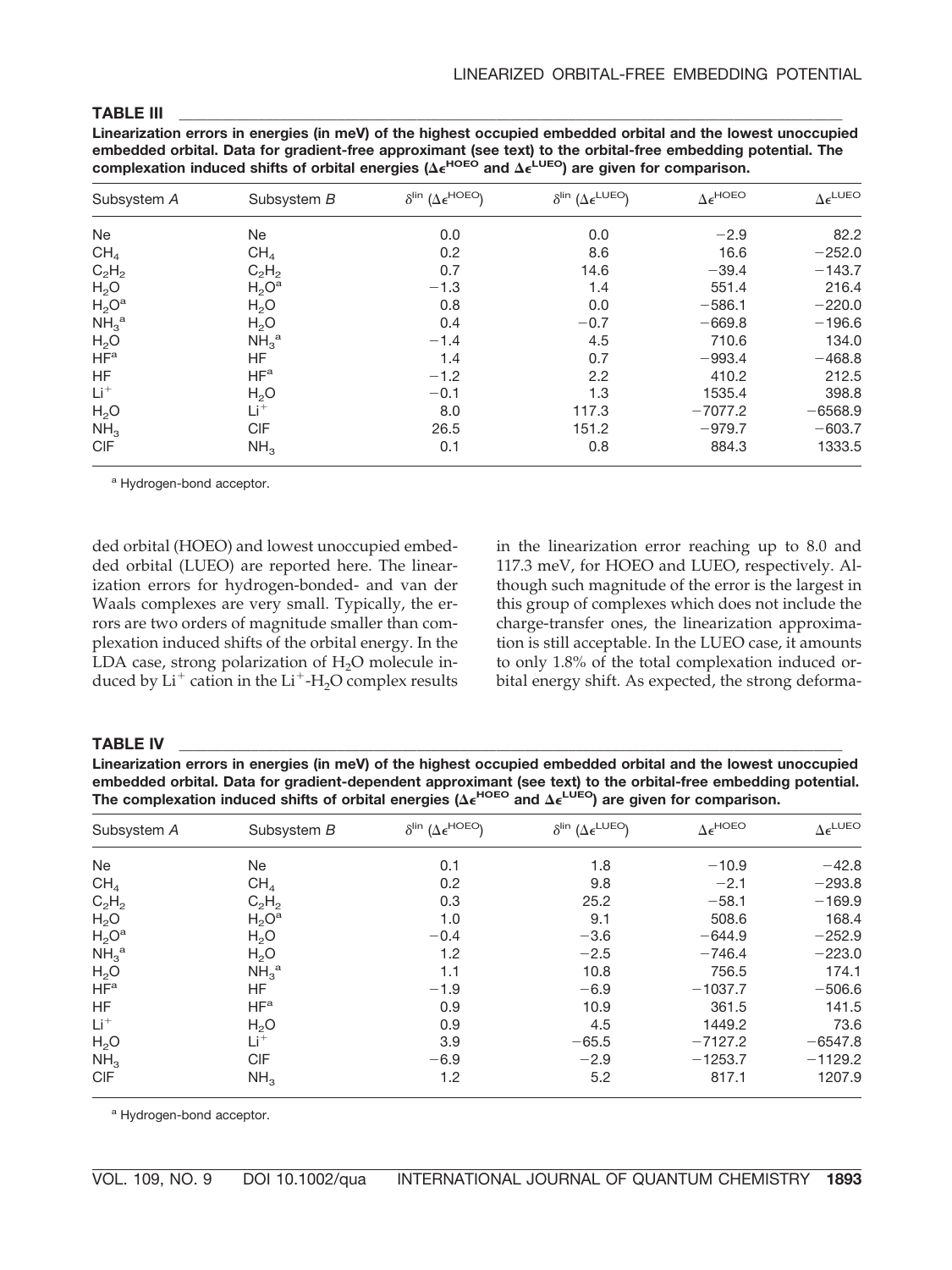#### **TABLE V \_\_\_\_\_\_\_\_\_\_\_\_\_\_\_\_\_\_\_\_\_\_\_\_\_\_\_\_\_\_\_\_\_\_\_\_\_\_\_\_\_\_\_\_\_\_\_\_\_\_\_\_\_\_\_\_\_\_\_\_\_\_\_\_\_\_\_\_\_\_\_\_\_\_\_\_\_\_\_\_\_\_\_\_\_\_\_\_\_\_\_\_\_**

**Linearization errors in the energy of interaction (in kcal/mol) between embedded subsystem and its environment. LDA and GGA denote gradient-free and gradient-dependent approximants to the embedding potential, respectively (see text).**

|                              |                              |                  | <b>LDA</b>                                 |                  | GGA                                        |  |
|------------------------------|------------------------------|------------------|--------------------------------------------|------------------|--------------------------------------------|--|
| Subsystem A                  | Subsystem B                  | $E_{\text{int}}$ | $\delta^{\text{lin}}$ ( $E_{\text{int}}$ ) | $E_{\text{int}}$ | $\delta^{\text{lin}}$ ( $E_{\text{int}}$ ) |  |
| <b>Ne</b>                    | <b>Ne</b>                    | $-0.08$          | 0.00000                                    | $-0.40$          | 0.00000                                    |  |
| CH <sub>4</sub>              | CH <sub>4</sub>              | $-0.43$          | 0.00000                                    | $-0.84$          | 0.00003                                    |  |
| $C_2H_2$                     | $C_2H_2$                     | $-1.53$          | 0.00008                                    | $-1.88$          | 0.00015                                    |  |
| H <sub>2</sub> O             | $H_2O^a$                     | $-4.07$          | 0.00017                                    | $-4.86$          | 0.00064                                    |  |
| $H_2O^a$                     | H <sub>2</sub> O             | $-3.77$          | 0.00004                                    | $-4.68$          | 0.00023                                    |  |
| NH <sub>3</sub> <sup>a</sup> | H <sub>2</sub> O             | $-5.05$          | 0.00005                                    | $-6.15$          | 0.00063                                    |  |
| H <sub>2</sub> O             | NH <sub>3</sub> <sup>a</sup> | $-5.44$          | 0.00019                                    | $-6.34$          | 0.00064                                    |  |
| HF <sup>a</sup>              | HF                           | $-3.21$          | 0.00009                                    | $-4.09$          | 0.00033                                    |  |
| HF                           | HF <sup>a</sup>              | $-2.86$          | 0.00010                                    | $-3.96$          | 0.00050                                    |  |
| $Li+$                        | H <sub>2</sub> O             | $-25.99$         | 0.00000                                    | $-27.34$         | 0.00001                                    |  |
| H <sub>2</sub> O             | $Li+$                        | $-40.87$         | 0.00220                                    | $-43.21$         | 0.00190                                    |  |
| NH <sub>3</sub>              | CIF                          | $-0.88$          | 0.01712                                    | $-7.34$          | 0.00766                                    |  |
| <b>CIF</b>                   | NH <sub>3</sub>              | $-0.63$          | 0.00023                                    | $-5.70$          | 0.00159                                    |  |

a Hydrogen-bond acceptor.

tion of the electron density due to the charge- transfer character of  $NH<sub>3</sub>$ -ClF is a source of a large linearization error in orbital energies. The error in the energy of LUEO reaches even 25% of the complexation induced shift. These large relative errors confirm that linearization approximation is not acceptable for the complexes of this type.

#### **3.3. INTERACTION ENERGIES**

The results collected in Table V reveal very small linearization errors for both gradient-free and gradient-dependent approximants to the embedding potential. As expected, due to the significant deformation of the density in  $H_2O-Li^+$ , the linearization error is more pronounced for this complex. Its magnitude is, however, five orders of magnitude smaller than the absolute value of the binding energy, which is of no importance in discussions relevant for chemical accuracy. As expected, the linearization errors reaching 0.01712 kcal/mol (we provide four significant numbers for reference purposes) are the largest in the  $NH<sub>3</sub>-ClF$  case. The linearization induced errors in the interaction energies tend to be smaller in the case of gradient-free (LDA) than gradient-dependent (GGA) approximant to the embedding potential.

#### **3.4. DIPOLE MOMENTS**

Tables VI and VII collect linearization errors in complexation induced dipole moments. The errors are rather small in most cases. Except for  $C_2H_2-C_2H_2$ , CH<sub>4</sub>—CH<sub>4</sub>, and NH<sub>3</sub>—ClF, they do not exceed 1% of complexation induced shifts of the dipole moment. Surprisingly, the largest error is found for  $C_2H_2-C_2H_2$ , reaching 14% of and 4% of  $\Delta\mu_y^A$  for LDA and GGA approximants, respectively. These large relative errors exceed even the ones in the  $NH_3$ -ClF complex, for which the relative errors equal to 7 and 1.4%, respectively. Moreover, in the  $C_2H_2$ — $C_2H_2$  complex the linearization errors in  $T_s^{\text{nad}}[\rho_A, \rho_B]$  and in  $E_{\text{xc}}^{\text{nad}}[\rho_A, \rho_B]$  do not cancel (for comparison, see our previously reported results [21]). This result indicates that adequacy of the linearization approximation should be subject to verifications on the case by case basis. The proposed *splitSCF* scheme provides a numerical tool for performing such verifications.

## **4. Discussion and Conclusions**

The conventional strategy to obtain self-consistent solution of Eq. (1) and *splitSCF* lead to equivalent numerical results for all systems considered. All *splitSCF* calculations reported here started with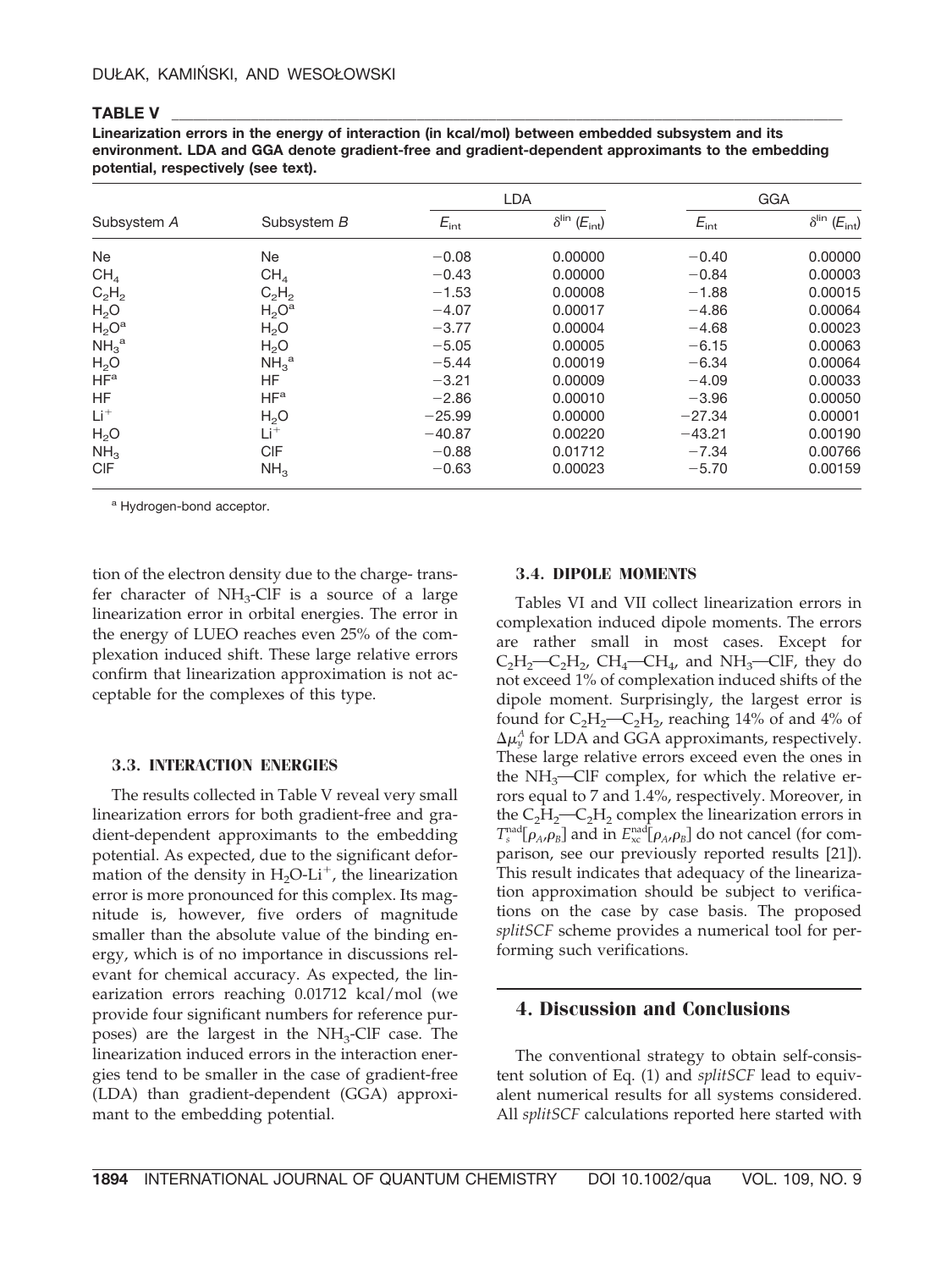**Linearization errors in dipole moments (in mDebye). Data for gradient-free approximant (see text) to the** orbital-free embedding potential. Interaction induced dipole  $\Delta \mu_q^A$  moments are given for comparison.

| Subsystem A                  | Subsystem B                  | $\delta^{\text{lin}}\left(\Delta\mu_{x}^{A}\right)$ | $\delta^{\text{lin}}\left(\Delta\mu_{y}^{\mathcal{A}}\right)$ | $\delta^{\text{lin}}$ ( $\Delta \mu_z^A$ ) | $\Delta \mu_X^{\mathcal{A}}$ | $\Delta \mu_{V}^{A}$ | $\Delta \mu^A_z$ |
|------------------------------|------------------------------|-----------------------------------------------------|---------------------------------------------------------------|--------------------------------------------|------------------------------|----------------------|------------------|
| <b>Ne</b>                    | Ne.                          | 0.0                                                 | 0.0                                                           | 0.0                                        | 0.0                          | 0.0                  | 0.7              |
| CH <sub>4</sub>              | CH <sub>4</sub>              | 0.0                                                 | 0.0                                                           | 0.3                                        | $-0.0$                       | 0.0                  | $-6.4$           |
| $C_2H_2$                     | $C_2H_2$                     | $-1.0$                                              | 1.6                                                           | 0.0                                        | $-117.2$                     | 10.9                 | 0.0              |
| H <sub>2</sub> O             | $H_2O^a$                     | $-2.0$                                              | $-0.0$                                                        | 0.4                                        | $-262.7$                     | $-3.3$               | 43.9             |
| $H_2O^a$                     | $H_2O$                       | $-1.0$                                              | 0.0                                                           | $-0.3$                                     | $-206.4$                     | 4.6                  | 65.4             |
| NH <sub>3</sub> <sup>a</sup> | H <sub>2</sub> O             | $-0.4$                                              | 0.6                                                           | 0.0                                        | $-264.9$                     | 72.3                 | 0.3              |
| H <sub>2</sub> O             | NH <sub>3</sub> <sup>a</sup> | $-2.2$                                              | $-0.3$                                                        | $-0.0$                                     | $-344.1$                     | $-21.6$              | $-0.1$           |
| <b>HF</b>                    | HF <sup>a</sup>              | 1.4                                                 | 0.2                                                           | $-0.0$                                     | 238.1                        | 58.1                 | $-0.0$           |
| HF <sup>a</sup>              | <b>HF</b>                    | 1.2                                                 | $-0.2$                                                        | 0.0                                        | 145.9                        | $-38.0$              | 0.0              |
| $Li+$                        | H <sub>2</sub> O             | 0.0                                                 | 0.0                                                           | 0.0                                        | 0.0                          | 0.0                  | $-19.7$          |
| H <sub>2</sub> O             | $Li^+$                       | 0.0                                                 | 0.0                                                           | $-10.7$                                    | $-0.0$                       | $-0.0$               | $-1596.0$        |
| NH <sub>3</sub>              | <b>CIF</b>                   | 0.0                                                 | $-0.0$                                                        | $-47.3$                                    | 0.0                          | 0.0                  | $-675.8$         |
| <b>CIF</b>                   | NH <sub>3</sub>              | 0.0                                                 | 0.0                                                           | 0.7                                        | $-0.0$                       | 0.0                  | $-795.8$         |

a Hydrogen-bond acceptor.

 $\rho_{\!A}^0$  chosen to be that ground state electron density of the embedded molecule in absence of environment. Since the potential given in Eq. (3) is an explicit functional of electron density, the linearization errors disappear if  $\rho_A^0$  happens to be equal to  $\rho_A$ . The numerical studies presented in this work show that the density of the isolated embedded molecule is an optimal choice for  $\rho_A^0$  used to start the *splitSCF* calculations. The outer loop converges rapidly. For the  $H_2O$ — $H_2O$  complex, the convergent solution is practically reached in one outer-loop calculation. Even for charge-transfer complexes, where linearization approximation is not adequate, the *splitSCF* calculations are applicable because of the fast convergence of the outer loop.

We do not, however, propose using *splitSCF* in large-scale computations as an alternative to conventional algorithms. This work focuses rather on using the simplified scheme *linearization approximation,* in which the outer loop iterations are not per-

#### **TABLE VII \_\_\_\_\_\_\_\_\_\_\_\_\_\_\_\_\_\_\_\_\_\_\_\_\_\_\_\_\_\_\_\_\_\_\_\_\_\_\_\_\_\_\_\_\_\_\_\_\_\_\_\_\_\_\_\_\_\_\_\_\_\_\_\_\_\_\_\_\_\_\_\_\_\_\_\_\_\_\_\_\_\_\_\_\_\_\_\_\_\_\_\_**

**Linearization errors in dipole moments (in mDebye). Data for gradient-dependent approximant (see text) to the** orbital-free embedding potential. Interaction induced dipole  $\Delta \mu_q^A$  moments are given for comparison.

| Subsystem A                  | Subsystem B                  | $\delta^{\text{lin}}\left(\Delta\mu_{x}^{A}\right)$ | $\delta^{\text{lin}}\left(\Delta\mu_{y}^{\mathcal{A}}\right)$ | $\delta^{\text{lin}}$ $(\Delta \mu_z^A)$ | $\Delta \mu_X^A$ | $\Delta \mu_{y}^{A}$ | $\Delta \mu_z^A$ |
|------------------------------|------------------------------|-----------------------------------------------------|---------------------------------------------------------------|------------------------------------------|------------------|----------------------|------------------|
| Ne                           | Ne                           | 0.0                                                 | 0.0                                                           | 0.0                                      | 0.0              | 0.0                  | 2.2              |
| CH <sub>4</sub>              | CH <sub>4</sub>              | $-0.0$                                              | 0.0                                                           | 0.4                                      | 0.0              | $-0.0$               | $-7.1$           |
| $C_2H_2$                     | $C_2H_2$                     | $-0.4$                                              | 0.5                                                           | 0.0                                      | $-114.5$         | 10.9                 | 0.0              |
| H <sub>2</sub> O             | $H_2O^a$                     | 1.0                                                 | $-0.0$                                                        | 0.2                                      | $-247.1$         | $-3.2$               | 41.6             |
| $H_2O^a$                     | H <sub>2</sub> O             | 0.4                                                 | 0.0                                                           | $-0.2$                                   | $-209.7$         | 4.4                  | $-62.3$          |
| NH <sub>3</sub> <sup>a</sup> | H <sub>2</sub> O             | $-1.7$                                              | 0.4                                                           | 0.0                                      | $-274.5$         | 68.8                 | 0.3              |
| H <sub>2</sub> O             | NH <sub>3</sub> <sup>a</sup> | 1.1                                                 | $-0.0$                                                        | $-0.0$                                   | $-328.5$         | $-21.8$              | $-0.1$           |
| HF <sup>a</sup>              | HF.                          | $-1.8$                                              | $-0.1$                                                        | 0.0                                      | 238.9            | 57.4                 | $-0.0$           |
| <b>HF</b>                    | HF <sup>a</sup>              | $-0.7$                                              | $-0.2$                                                        | 0.0                                      | 133.9            | $-36.5$              | 0.0              |
| $Li+$                        | H <sub>2</sub> O             | 0.0                                                 | 0.0                                                           | 0.1                                      | $-0.0$           | $-0.0$               | $-17.5$          |
| H <sub>2</sub> O             | $Li+$                        | 0.0                                                 | 0.0                                                           | $-3.1$                                   | $-0.0$           | $-0.0$               | $-1648.0$        |
| NH <sub>3</sub>              | <b>CIF</b>                   | 0.0                                                 | $-0.0$                                                        | 11.6                                     | 0.0              | $-0.0$               | $-858.1$         |
| <b>CIF</b>                   | NH <sub>3</sub>              | 0.0                                                 | 0.0                                                           | 3.1                                      | 0.0              | $-0.0$               | $-725.6$         |

a Hydrogen-bond acceptor.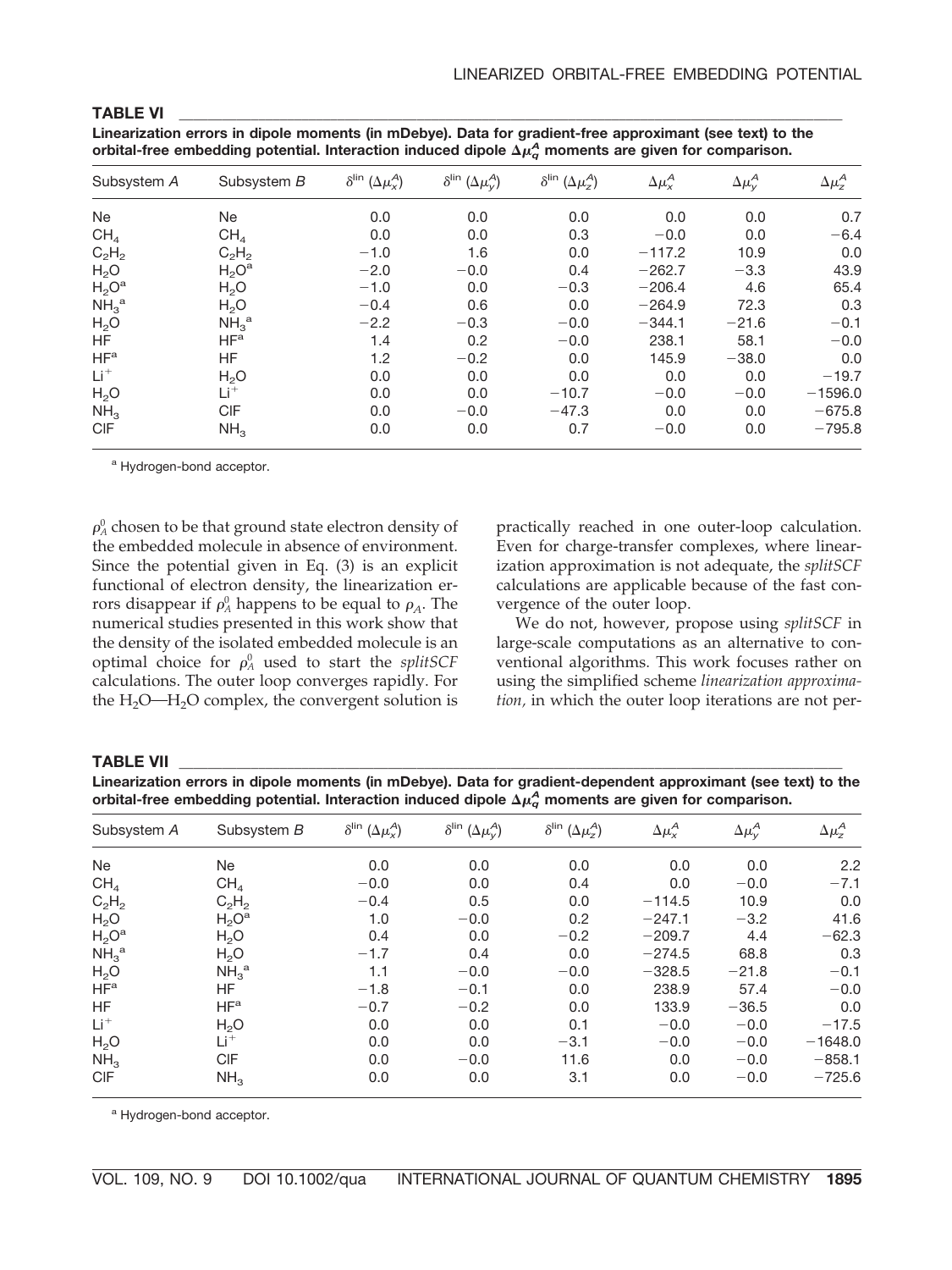formed at all, and the actual electron density  $\rho_A$  is replaced by the density of the isolated subsystem in the analytic expression for the embedding potential given in Eq. (3). For each particular type of interactions with the environment, we propose to use the *splitSCF* procedure (see Fig. 1) to verify the adequacy of such linearization approximation.

It was found that the linearization errors in such quantities as: energies of embedded orbitals, energy of interaction with the environment, and dipole moment, are not significant for a large class of embedded systems including such where the interactions with environment involve: van der Waals bonded contacts, hydrogen bonds, and even charged species. In charge-transfer complexes, however, the molecular densities are strongly deformed upon complexation and the *linearization approximation* is not acceptable. Indeed, the numerical results for the NH3-ClF complex show that the error in the orbital energies reach up to 25% of magnitude of the whole complexation induced shift of the energy level.

Turning back to systems for which linearization is adequate, it is worthwhile to notice that they also comprise charged complexes in which the electron density of a neutral partner can be expected to differ significantly from that in the absence of interactions (electronic polarization). Compared to van der Waals or hydrogen-bonded complexes, the deformation of the density upon complexation leads to noticeably larger linearization errors in the  $Li^+$ -H<sub>2</sub>O complex. These errors are, however, rather small and the linearization approximation remains an acceptable simplification even in such a case. It is important to underline that the linearization approximation is not directly related to neglect of electronic polarization which is accounted for by the electrostatic component of the orbital-free embedding potential in its either exact or linearized form. The exchange-correlation and nonadditive kinetic energy terms include electron repulsion, which is much smaller compared to the electrostatic components, linearizing these functionals in  $\rho_A$  by expanding them around  $\rho_A^0$  is still applicable even for charged complexes.

If applicable, the linearization approximation can be used to reduce the time of calculations. In our current numerical implementation of the *splitSCF* scheme, which does not take all of its possible advantages in this respect, the time needed to perform one iteration is reduced from 25 s/iteration (conventional calculations) to 17 s/iteration (inner loop in the *splitSCF* calculations) even for such

small systems as the HF-HF dimer. For larger systems, avoiding recalculation of the embedding potential within the self-consistent loop leads to larger savings. For  $C_2H_2-C_2H_2$ , the corresponding times are 859.8 and 145.5 s/iteration. For systems, where the environment is significantly larger than the embedded system, and if linearization approximation is applicable, the expected computational benefits of this approximation are the largest.

Besides the possibility of full control of the linearization errors, the *splitSCF* scheme offers other advantages. It can be relatively easy implemented into existing quantum chemistry codes, because the embedding potential given in Eq. (8) is a conventional  $\rho_A$ -independent external potential and can be simply implemented as an additional constant potential in the procedure evaluating two-center integrals. Moreover, since a relatively small number of outer-loop cycles is needed (three to four) to converge to the same solution as the conventional scheme (see Fig. 2), *splitSCF* offers possibility of additional computational savings due to the constancy of the embedding potential in the inner loop.

A similar scheme to *splitSCF* was applied in Ref. [46] in calculations in which also geometrical degrees of freedom are optimized in addition to the two iterative loops shown in Figure 1. In such calculations, convergence of the outer loop is indispensable to obtain forces. It was shown that the use of the linearized orbital-free embedding potential reduces the CPU time by up 20 –25% per geometry update.

Essentially, the same conclusions concerning applicability of the linearization approximation can be drown for gradient-free and gradient-dependent approximates to the orbital-free effective embedding potential given in Eq. (3). Typically, however, the linearization errors are smaller in the latter case. The present analysis concerns only two approximants to the orbital-free embedding potential. Recently, a new approximant to  $T_s^{\text{nad}}[\rho_A, \rho_B]$  was constructed (Eq. 23 in [31]) by enforcing the proper behavior of its derivative at small  $\rho_A$ . The same conclusions concerning convergence of *splitSCF* and adequacy of the linearization approximation can be expected for this new approximant because it comprises terms already linear in  $\rho_A$  and the LDA approximant considered in this work.

Finally, it is worthwhile to point out our previously reported study [21] on linearization of only  $T_s^{\text{nad}}[\rho_A, \rho_B]$  for the same set of intermolecular complexes. The previous and the current analyses lead to essentially the same conclusions concerning the